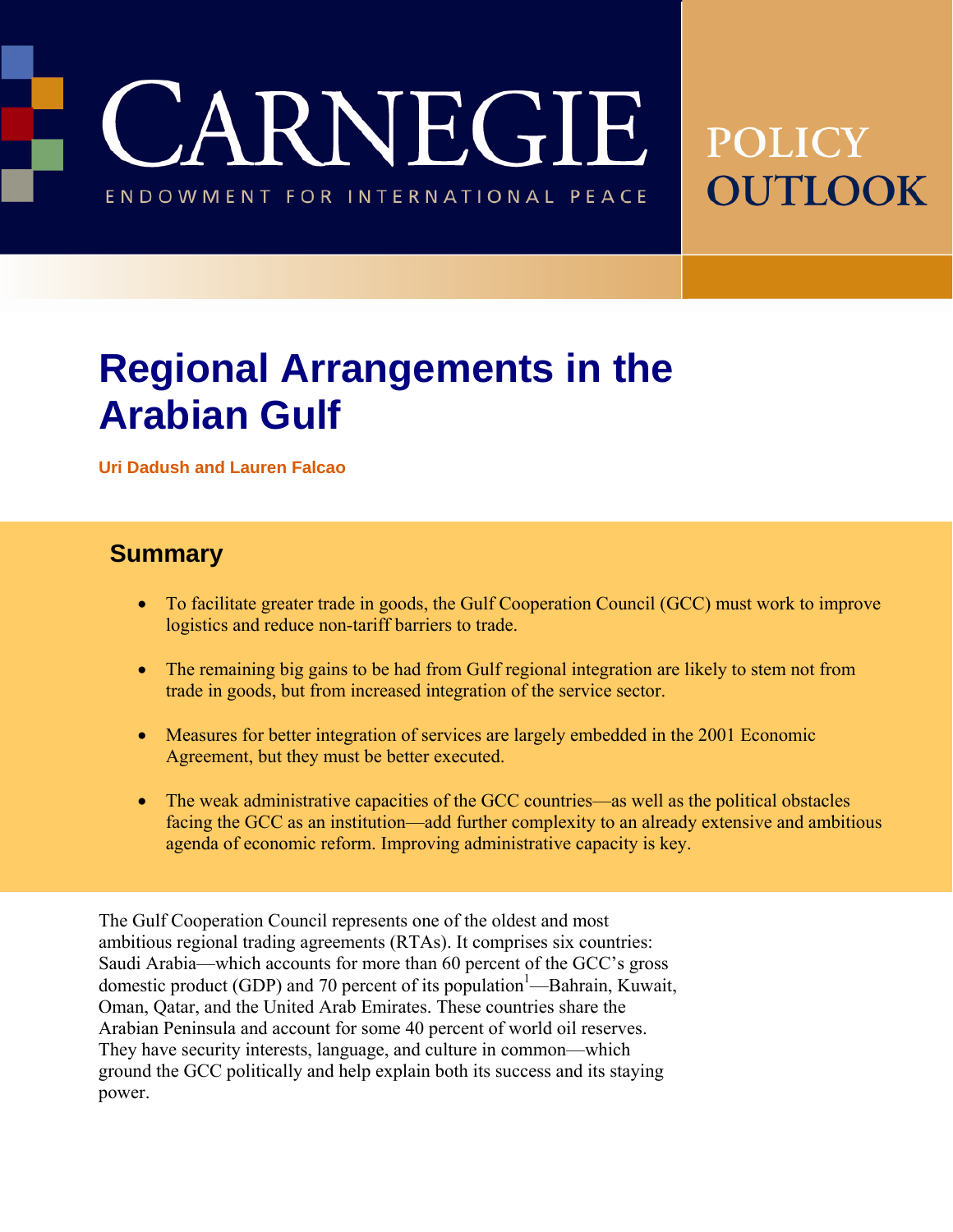Merchandise trade among GCC countries represents only about seven percent of their total, a figure that compares unfavorably with other RTAs, such as the North American Free Trade Agreement (NAFTA), at 52 percent, and the EU, at 68 percent.<sup>2</sup> The low total is often ascribed to the GCC countries' similarity of factor endowments, given that all of them are oil exporters with relatively small populations, and the region's small market, which represents less than 3 percent of the world total trade.<sup>3</sup> However, when adjusting for their market size, trade among GCC countries is comparable to that among NAFTA member states and is, in fact, higher than trade among EU member states, indicating relatively high trade intensity despite similar factor endowments.<sup>4</sup>

To facilitate greater trade in goods, the GCC must work to reduce non-tariff barriers to trade. However, the big gains still to be had from regional integration in the Gulf are likely to stem not from trade in goods, but from increased integration of the service sector, which is also the region's most promising avenue of economic diversification and job creation. This integration requires regulatory cooperation, removal of "behind-the-border" barriers in services trade, and liberalization of foreign investment*.*  Collaboration in trade facilitation and logistics can both enhance trade in goods and promote the GCC as a home for international transportation hubs. Such measures are largely already embedded in the 2001 Economic Agreement,<sup>5</sup> but they must be better executed. Successful implementation of the agreements will also enhance the region's competitiveness and integration into the global economy.

### **Increasing Trade in Goods in the GCC**

With regard to trade in goods, the possibilities for the GCC contributing to future integration and growth by lowering tariffs are already being exploited. The GCC's tariffs are among the lowest in the world outside the high-income countries of the Organisation for Co-operation and Development (OECD); its average applied external tariff has been progressively brought down to under five percent,<sup>6</sup> except for a small number of tariff lines representing a small share of total trade. Thus, limited room remains for further gains from tariff liberalization.

The scope for increased gains from trade in goods is also limited by the region's similar export composition (dominated by oil), which hinders the development of distinct comparative advantages within the region. The small size of the Gulf economies further limits opportunities for intra-GCC trade, particularly compared to intra-EU or NAFTA trade, each of which represent about one-third of total world trade.<sup>7</sup>

Many of the GCC's efforts have thus far been targeted at lowering tariffs between member states. However, tariffs are only one factor affecting trade flows. Trade costs, including freight, insurance, and time lost at customs, comprise the other—and increasingly important—part. These costs, combined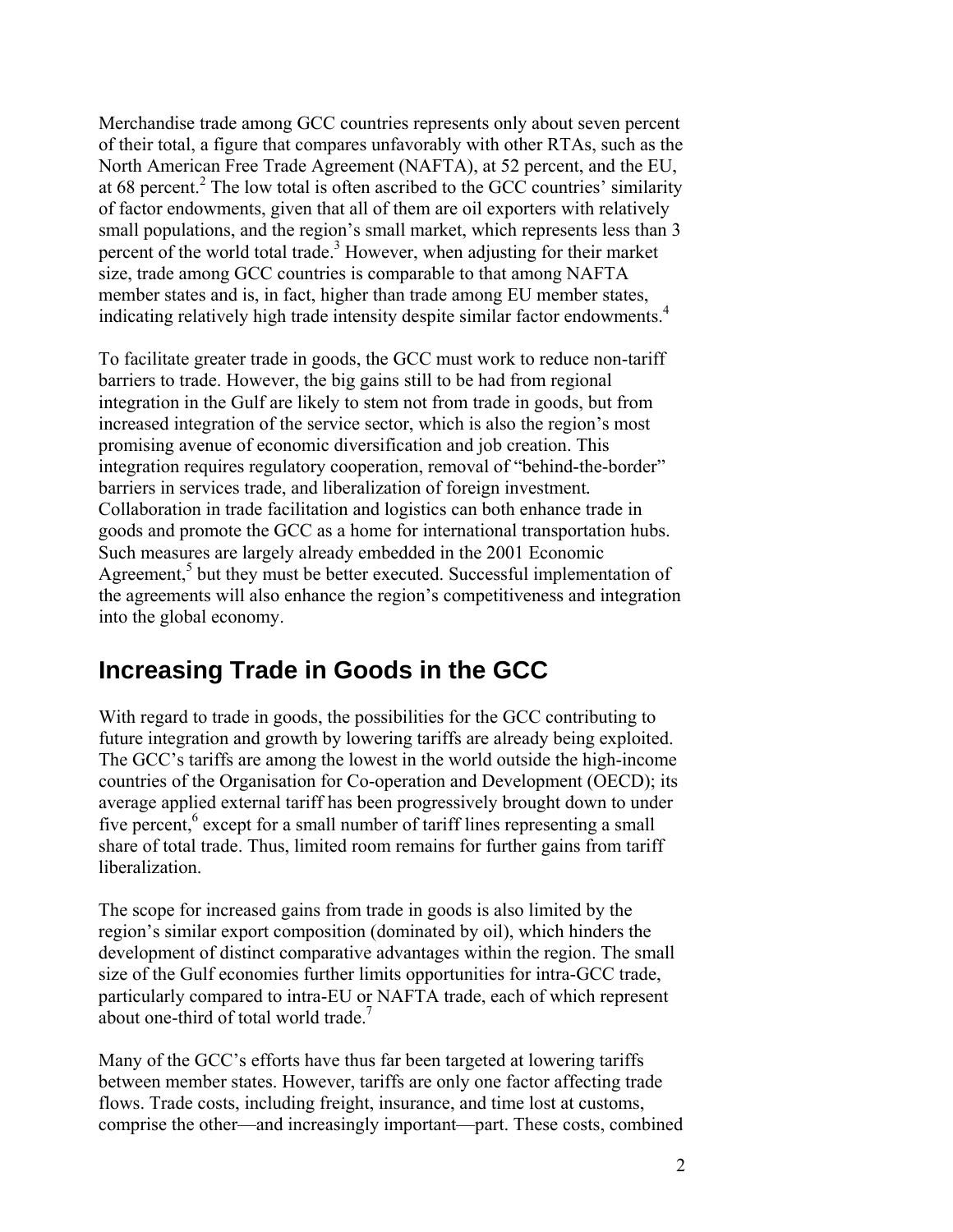with tariff barriers, determine a given country's total trade costs, as measured by the "Overall Trade Restrictiveness Index" (OTRI).

|                                     | <b>Total Trade</b>     | <b>Tariff-Only Trade</b> |
|-------------------------------------|------------------------|--------------------------|
| <b>Region</b>                       | <b>Restrictiveness</b> | <b>Restrictiveness</b>   |
| <b>MENA Countries</b>               |                        |                          |
| $GCC^*$                             | 12.2                   | 6.0                      |
| Egypt, Jordan, Lebanon              | 223                    | 6.7                      |
| Maghreb                             | 34.1                   | 18.2                     |
| <b>Richest Non-Gulf Countries**</b> |                        |                          |
| European Union                      | 66                     | 14                       |
| Japan                               | 114                    | 4.5                      |
| <b>United States</b>                | 6.4                    | 16                       |

|  |  |  | Table 1: Overall and Tariff-only Trade Restrictiveness Indices (2007, percent) |  |  |
|--|--|--|--------------------------------------------------------------------------------|--|--|
|--|--|--|--------------------------------------------------------------------------------|--|--|

Source: Kee, et al. (2006); Overall Trade Restrictiveness Index (i.e., including non-tariff measures) in bold; Tariff-Only Trade Restrictiveness Index in italics. \*Only nontariff data are available for Oman and Saudi Arabia. \*\*Year 2006 for richest non-gulf countries.

Comparisons between the OTRIs of GCC member states and those of highincome countries suggest that there remains a significant gap in containing trade costs within the GCC. Out of 178 countries in the World Bank's "Ease of Trading Across Borders" measure, GCC countries average a rank of 52 (with great internal variation); on the "Ease of Doing Business" rankings the GCC countries average a rank of 38. The number of documents per import/export transaction and the time required for import/export clearing remain significantly higher than the OECD average. On logistics performance, both the UAE and Saudi Arabia receive a score of 3 out of 5 by freight forwarders, whereas Singapore, the Netherlands, and Germany, the three highest-ranked countries, receive a score in the  $4.1-4.2$  range.<sup>8</sup>

**Table 2: Ease of Doing Business (2008)** 

| <b>Countries</b> | Ease of<br>Doing<br><b>Business</b><br>Rank | Trading<br>Across<br><b>Borders</b><br>Rank |
|------------------|---------------------------------------------|---------------------------------------------|
| Bahrain          | 18                                          | 21                                          |
| Kuwait           | 52                                          | 104                                         |
| Oman)            | 57                                          | 119                                         |
| Oatar            | 37                                          | 36                                          |
| Saudi Arabia     | 16                                          | 16                                          |
| United Arab      |                                             |                                             |
| Emirates         |                                             | 14                                          |

Source: World Bank (2009a).

Further reducing these costs would not only help facilitate trade among the Gulf countries, but it would also facilitate trade with the rest of the world,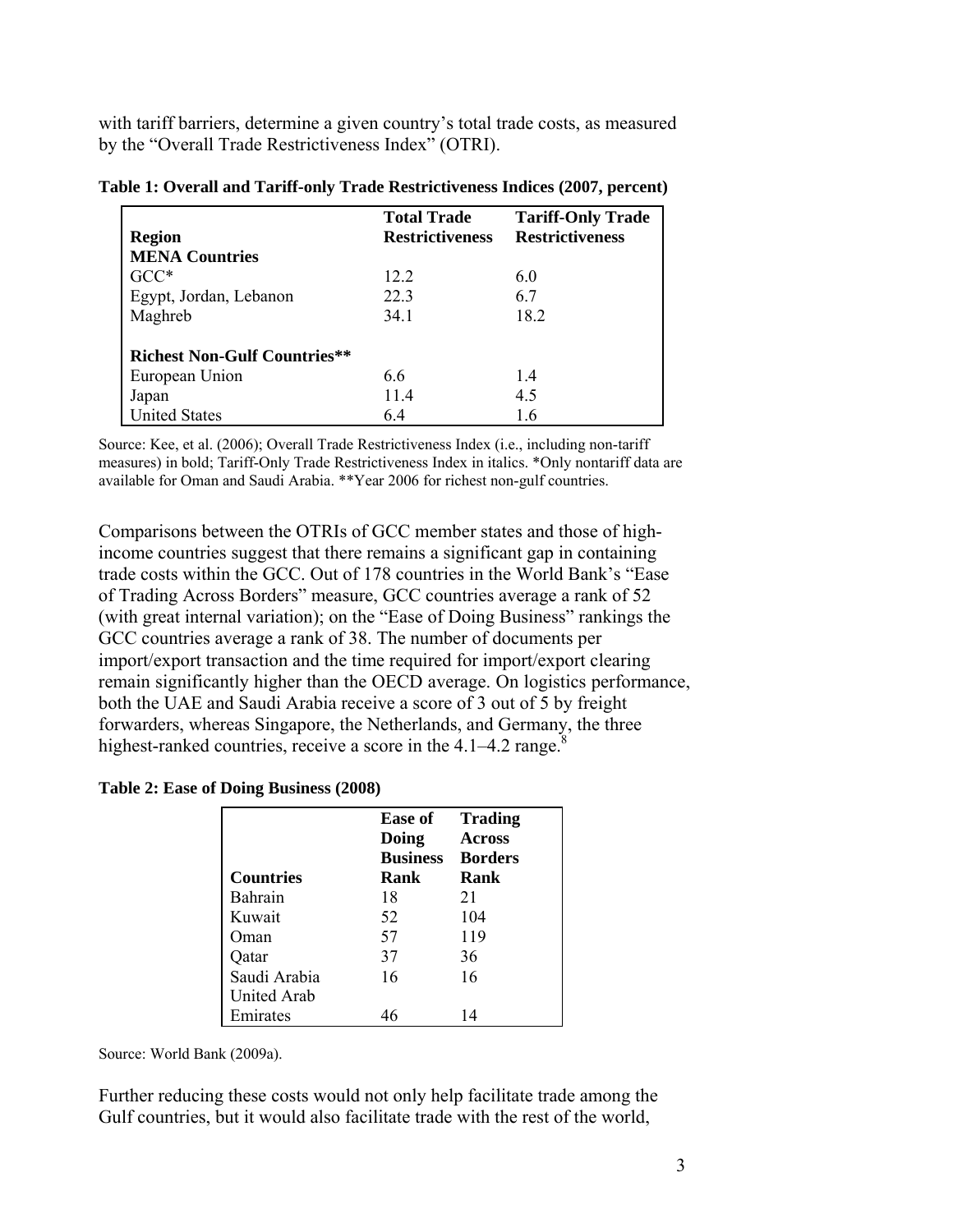positioning Gulf transport hubs to compete in global markets and thereby providing a significant opportunity for economic diversification.

#### **Services as the Main Avenue of Economic Diversification**

Even a GCC completely open to trade in goods and with world class logistics would have limited potential for generating further growth, as the benefits from integration in trade in goods generally pale in comparison to the benefits from removing barriers to trade in services. For example, Konan et al. (2004) estimate that in the case of Egypt and Tunisia, comprehensive service reforms would yield gains 2–3 times those achieved from tariff removal (even though tariffs in these countries are relatively high). $9$ 

Opening the services market to regional competition will likely result in lower prices, improved quality, and an increased variety of services. Exposure to larger markets will allow service providers to take advantage of economies of scale. Increased competition will promote greater efficiency and spur innovation, often through technology transfers. Services liberalization―if it is accompanied by adequate regulation that ensures competition―can also be a powerful growth lever. $10$ 

This opening is particularly important in "backbone service" sectors― telecommunications, transport, finance, and business services―as their provision can hugely improve productivity and raise the economy's growth rate as a whole. Mattoo and Sauve (2004) estimate that countries with fully liberalized financial and telecommunications sectors may grow 1.5 percent faster than others, provided they have adequate regulation and a supportive business climate.<sup>1</sup>

Furthermore, services liberalization, which typically involves dismantling restrictive regulations, is less costly (at least with regard to lost tariff revenue) than liberalization in goods. The risk of job loss may also be smaller, since the bulk of services provision takes the form of commercial presence in the local market, essentially through foreign direct investment (FDI).

FDI may be the most important vehicle for providing services across borders. Beyond its role in cross-border services provision, FDI can provide a valuable form of stable and long-term capital. It can also transmit technology and management practices affecting all sectors of the economy. Regional trade agreements can increase foreign investment through the reduction of administrative barriers and can, in turn, raise the rate of return on all investments, regardless of their origin, as investors benefit from a larger pool of potential buyers, reduced transaction costs, and more efficient financial, telecommunications, and other services. Regional trade agreements may also incentivize potential investors by including explicit investor protection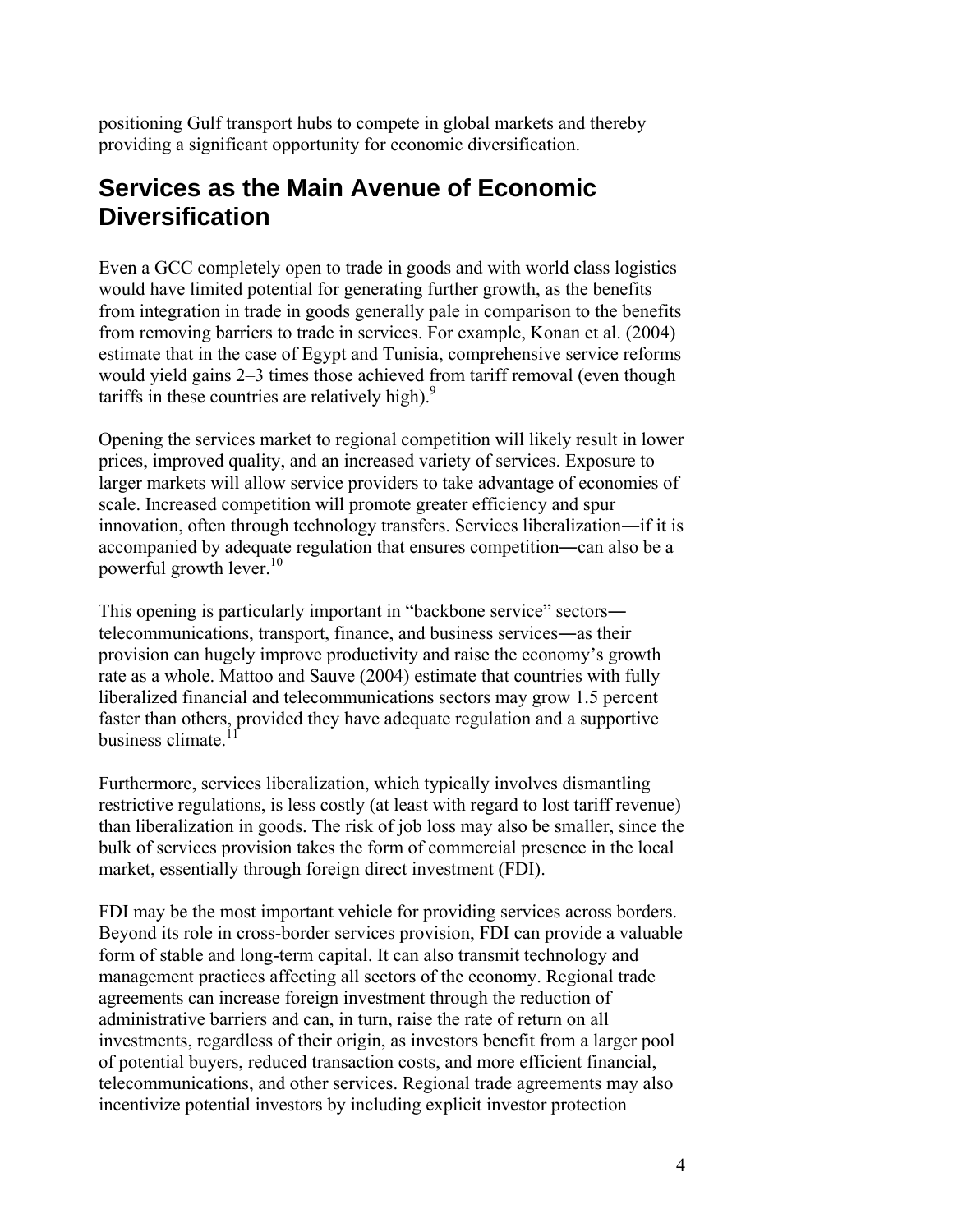measures, such as guarantees of national treatment, nondiscrimination, and property rights, reducing the risks associated with investment.<sup>12</sup>

### **The Service Sector in the Gulf**

Service liberalization is crucial in the oil-rich Gulf, where economic diversification and the creation of high-wage jobs comprise the region's major development challenges. In 2005, with the oil price at \$55 a barrel, four of the six GCC countries—Qatar, Oman, Kuwait, and the UAE—were ranked among the world's 20 richest countries, and all six GCC countries had incomes per capita at least double those required to attain the World Bank's "high income" status. However, although the oil sector accounts for the largest share of exports and GDP in the region, it provides few jobs directly. Instead, the bulk of employment in the GCC originates in the service sector, which has accounted for all the job growth and a large share of the valueadded growth in recent decades.<sup>13</sup>

Yet productivity in the sector is significantly lower in the GCC than it is in other high-income countries. While its share of employment is comparable to that in the rich countries, its share of GDP is about 10–20 percent lower, and is 30–40 percent lower than the most efficient service sectors in Hong Kong, Luxembourg, and France.<sup>14</sup> This gap in services productivity results in part from an overreliance on a relatively cheap and abundant stock of unskilled expatriate labor, on which the Gulf countries depend much more than other rich countries, due to their large resource endowment relative to their supply of native labor. Adopting a more efficient ratio of unskilled labor to other inputs in the service sectors that currently employ a high proportion of unskilled workers―for example, construction―would decrease reliance on imported unskilled labor. Furthermore, the development of a world class service sector in areas such as finance, telecommunications, health, and international transportation could potentially generate a large number of skilled jobs—complementing the Gulf countries' objective of dealing with the unemployment/underemployment problem among their nationals

Because the cost of many types of labor and labor-intensive services in the Gulf are lower than in the  $20$  richest countries, <sup>15</sup> the GCC may be able to compete in labor- and service-intensive merchandise export sectors that are currently of comparative advantage in the richest countries, if it can achieve comparable levels of productivity. Refined petroleum products and petrochemicals are clear examples, but other sectors may qualify, for example aluminum production.

A more efficient domestic service sector would also facilitate the development of service exports, including tourism, financial services, and transportation. Given the need to strengthen the Gulf countries' human capital, the development of a stronger education sector in collaboration with overseas institutions appears especially opportune. Over time, these investments may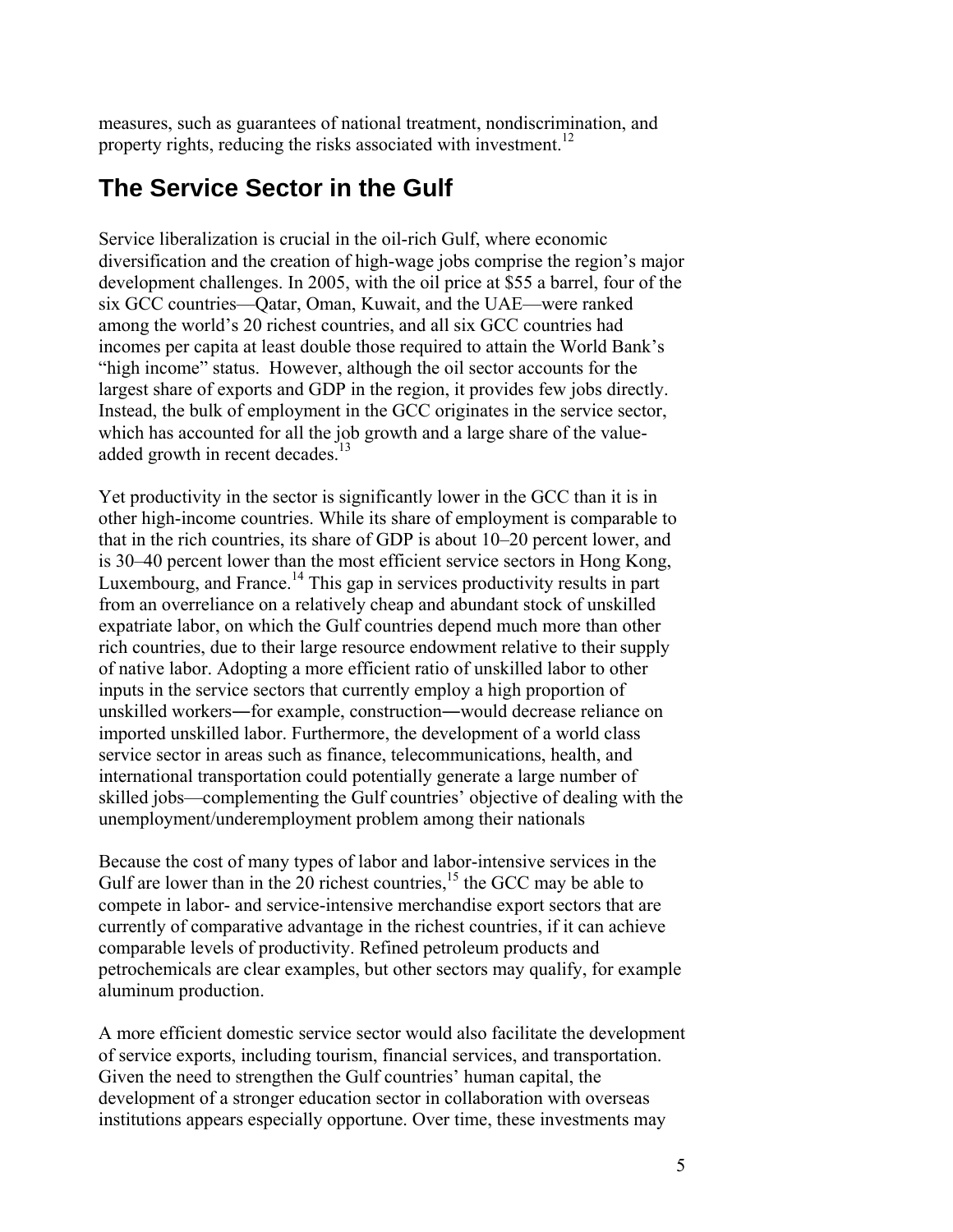create a capacity to compete in the MENA region and internationally in health and other high growth sectors, as well as in education itself.

| <b>Countries</b>                  | Percent of employment in services [a] | Services value added [b] |
|-----------------------------------|---------------------------------------|--------------------------|
| <b>GCC</b>                        |                                       |                          |
| Bahrain                           | 67.9                                  | 59.19                    |
| Kuwait                            | 81.7                                  | 48.48                    |
| Oman                              | 82.1                                  | 43.21                    |
| Qatar                             | 56.0                                  | $\ddotsc$                |
| Saudi Arabia                      | 71.9                                  | 33.53                    |
| United Arab Emirates              | 58.6                                  | 42.03                    |
|                                   |                                       |                          |
| <b>Richest Non-Gulf Countries</b> |                                       |                          |
| Euro Zone                         | 67.5                                  | 71.8                     |
| Japan                             | 66.4                                  | 68.61                    |
| <b>United States</b>              | 77.8                                  | 75.97                    |
|                                   |                                       |                          |
| <b>Emerging Economies</b>         |                                       |                          |
| China                             | 16.1                                  | 39.94                    |
| India                             | 20.3                                  | 54.06                    |

| Table 3: Service Sector (2005) |  |
|--------------------------------|--|
|--------------------------------|--|

Source: World Bank (2008)

Notes: [a] year 2004 for Qatar, year 2003 for Kuwait, year 2002 for China, year 2001 for Bahrain, year 2000 for Oman and UAE, year 1995 for India; [b] value added as a percentage of GDP, year 2004 for Oman, year 2003 for Kuwait, year 1995 for Bahrain, data missing for Qatar.

#### **How the GCC Can Promote Trade in Services**

On paper, at least, GCC agreements have already gone a long way in opening up trade in services among the member countries. They provide for full national treatment of GCC firms and individuals, including the right to foreign establishment, as well as for unrestricted movement of GCC nationals and their freedom to invest anywhere in the GCC.<sup>16</sup>

The Gulf countries have also moved away from their restrictive FDI regime of the 1960s, when discriminatory taxes, requirements mandating the use of local commercial inputs, and licensing schemes requiring working with local partners limited FDI. Since the late 1990s, members of the GCC have sought to improve their technology and managerial skills to promote diversification in their capital-rich but expertise-deficient local economies. The increased mobility of local capital resulting from economic liberalization has also driven governments to reform their investment environments, as they must compete with each other to retain local capital. FDI flows have grown considerably over the period 1996–2006 in all of the GCC states except Kuwait.<sup>17</sup>

Finally, the multilateral services liberalization commitments of GCC members are also significant, although the picture is diverse across the GCC countries.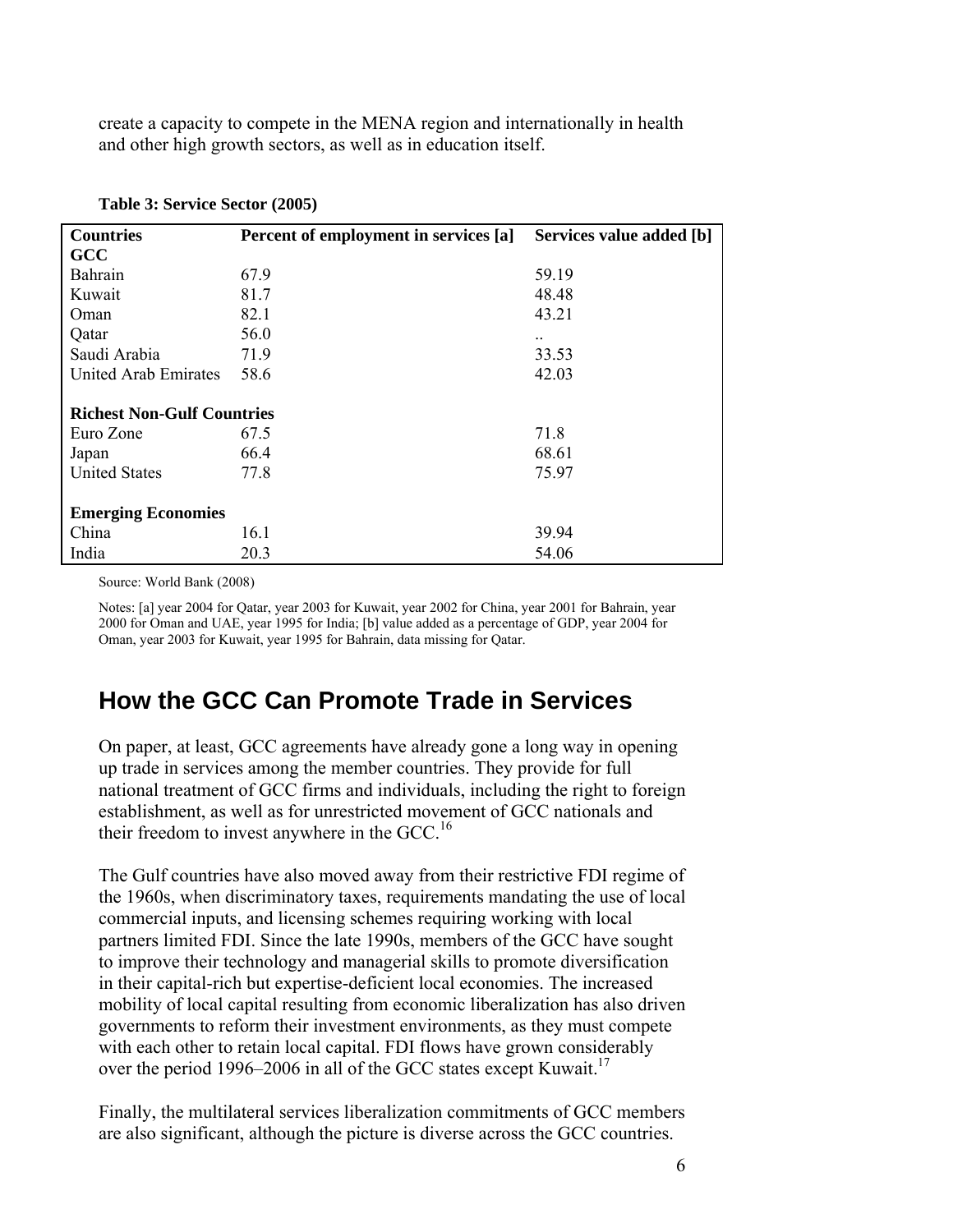Saudi Arabia and Oman, both large net importers of services, have undertaken the most far-reaching GATS commitments, covering 37 and 31 out of 55 sectors, respectively, with only Jordan comparing in the MENA region (Figures 1 and 2). On the other hand, Bahrain is a net service exporter and has undertaken modest GATS commitments.



**Figure 1: MENA countries' net services trade position, 2006**

**Figure 2: MENA countries' attitude toward reform, as illustrated by GATS commitments** 



Source: World Bank (2009b).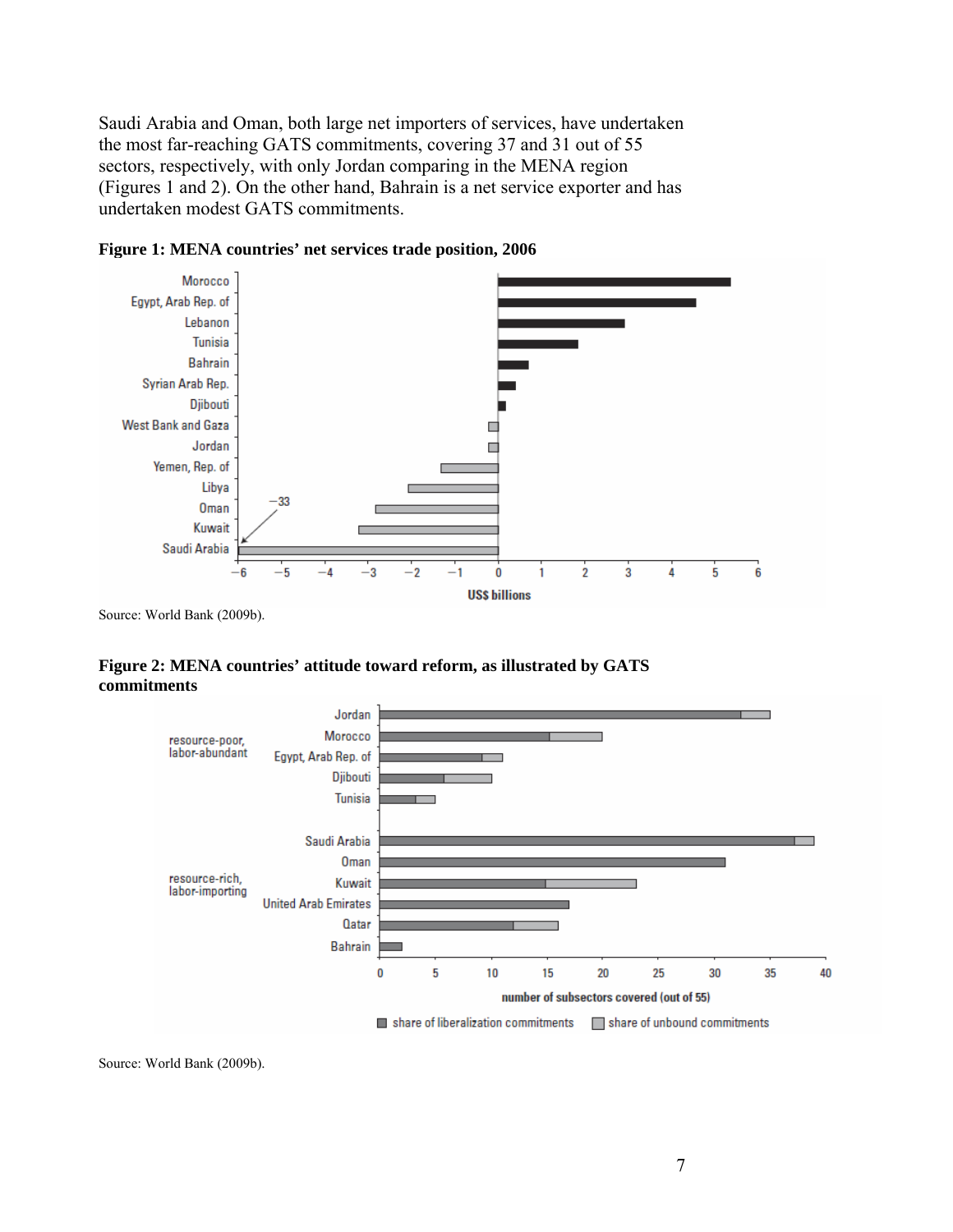Although the benefits are significant, enacting regulatory changes—such as privatization, safeguards against monopolization, and assurances for equitable service access—is a lengthy and complicated process. Privatization is frequently stalled by concerns about rigid hiring and firing rules, possible reductions in government subsidies, and unclear regulations for newly privatized entities. As a result, much of the privatization in the Gulf has been limited; for example, Saudi Arabia's decision to sell only 30 percent of its shares in Saudi Telecom Company and Saudi Basic Industries Corporation to the public allowed the government to retain a majority stake in the companies and control over management decisions.<sup>18</sup>

Attempts to rein in monopolies in the Gulf also have been pursued in a halfhearted manner. Rather than opening its telecommunications market to big foreign operators, the UAE decided in 2005 to curb the 30-year monopoly of the Emirates Telecommunications Corporation by establishing the Emirates Company for Integrated Telecommunications, effectively creating a duopoly structure.<sup>19</sup>

Nor have the Gulf's attempts at FDI liberalization been without challenges. Although each GCC state has pursued its own brand of FDI liberalization, two broad strategies have emerged: the enactment of broad reforms of national rules and bureaucracies, and the creation of discrete enclaves with independent, liberalized regulations and a well-established infrastructure.<sup>20</sup> The top-down commitments of the first strategy have proven difficult to translate into change on the ground, as exemplified by Saudi Arabia's and Kuwait's stilted experiences. Zones and enclaves, as used in the UAE, may be more appropriate for cases of rapid and efficient liberalization; rules within a small area are often easier to change than those of an entire national bureaucracy, especially in an environment where protectionist interests have weight and voice. Still, the creation of special zones and enclaves can enable leaders to defer badly needed reforms at the national level, and can also create internal distortions and inequities with unintended complications.

It is clear that numerous barriers remain to full integration of services markets both within the GCC and between the GCC and the rest of the world, indicating that, in practice, service liberalization in the Gulf falls short of the ambition presented in the agreements.

#### **A Disconnect Between Ambition and Capacity**

The disconnect between ambition and capacity is not specific to services or to trade more broadly. In myriad areas, the GCC has demonstrated a desire to achieve deep integration among its economies, which, despite their highincome status, are relatively undiversified. Some even exhibit characteristics normally associated with developing countries, such as weak governance indicators and administrative capacities (Table 4).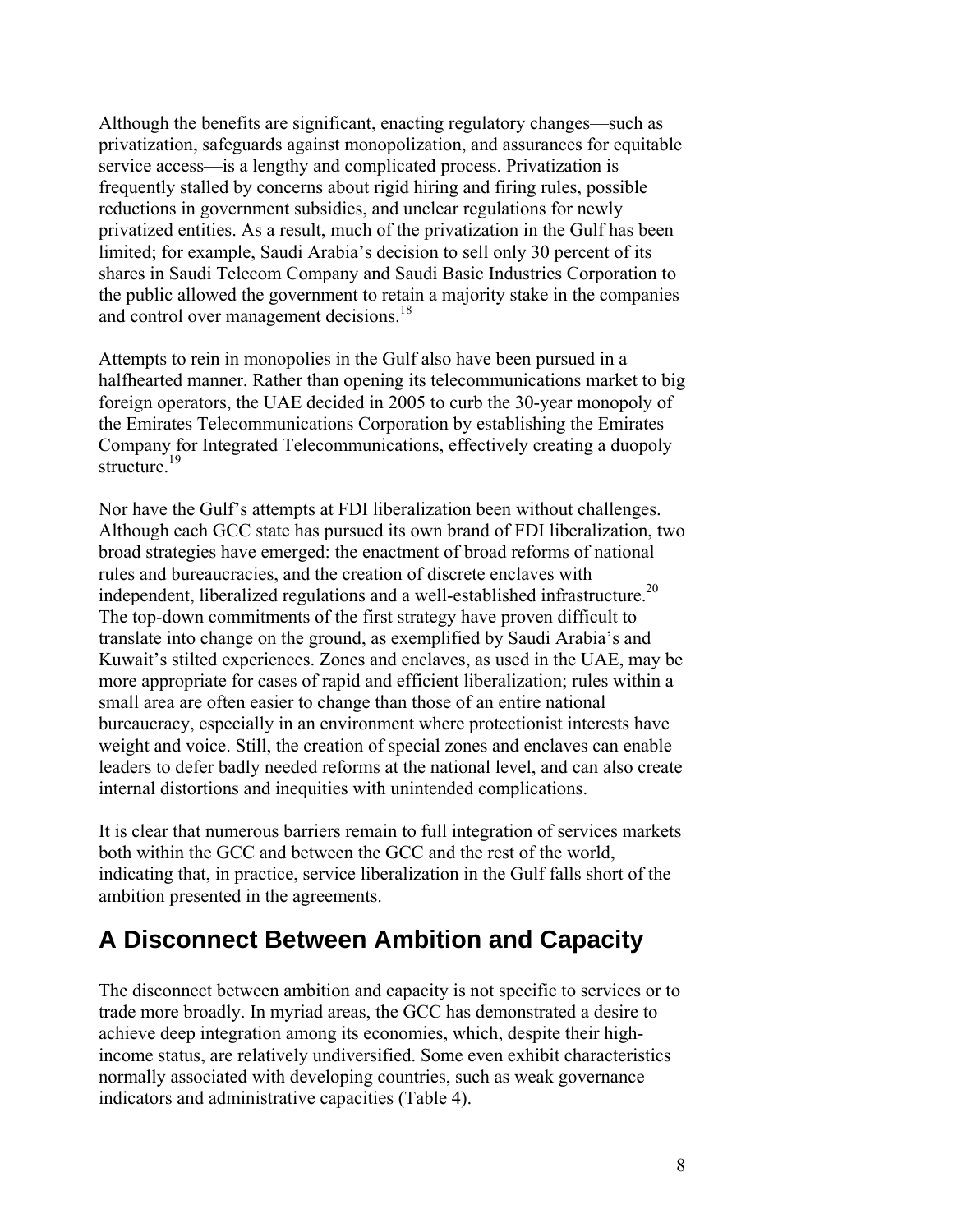| 400 L J        |                                         |                                     |
|----------------|-----------------------------------------|-------------------------------------|
|                | <b>Quality of public administration</b> | <b>Public sector accountability</b> |
|                | and reform process                      | and reform process                  |
| <b>Algeria</b> | 32                                      | 27                                  |
| <b>Bahrain</b> | 75                                      | 25                                  |
| Egypt          | 42                                      | 23                                  |
| <b>Iran</b>    | 30                                      | 22                                  |
| Jordan         | 54                                      | 34                                  |
| Kuwait         | 55                                      | 32                                  |
| Libya          | 4                                       | $\Omega$                            |
| <b>Morocco</b> | 75                                      | 32                                  |
| Oman           | 56                                      | 17                                  |
| Qatar          | 61                                      | 14                                  |
| <b>Saudi</b>   |                                         |                                     |
| <b>Arabia</b>  | 71                                      | 5                                   |
| <b>Syria</b>   | 13                                      | 8                                   |
| <b>Tunisia</b> | 73                                      | 20                                  |
| <b>UAE</b>     | 44                                      | 20                                  |
| Yemen          | 23                                      | 19                                  |
| <b>GCC</b>     | 53                                      | 16                                  |
| World          | 50                                      | 50                                  |

**Table 4: Public Administration, Accountability, and Reform (Percentile Rank, 2007)** 

Source: World Bank (2009b).

In addition to the domestic administrative weaknesses of its members, the GCC also faces the political hurdles of coordination and cooperation. While similarities in culture and security interests ease these obstacles, convincing countries to relinquish any measure of sovereignty is never an easy task. The stagnation of the proposed GCC monetary union is a clear example of this challenge. The formation of a monetary union, prominently touted as the centerpiece of the GCC's future economic might, was initially scheduled to take effect in 2010. However, its progression has been severely handicapped, first by Oman's refusal to join, due to slow progress on implementing customs union regulations, and now by the UAE's refusal following a dispute about the location of the GCC Central Bank.<sup>21</sup>

The weak administrative capacities of the GCC member countries―and the political obstacles facing the GCC as an institution―further complicate an already complex and ambitious agenda of economic reform in the region.

### **Is the GCC Better Positioned to Enact These Reforms Than Unilateral or Multilateral Forums?**

Does the GCC serve a unique purpose? Could countries do just as well by limiting themselves to autonomous and/or multilateral reforms? Compared to unilateral action, GCC agreements face the challenge of coordinating phasing and configuration among member states and are also limited by the similar export structures of the Gulf countries. Multilateral agreements offer much wider and more diverse market access.<sup>22</sup>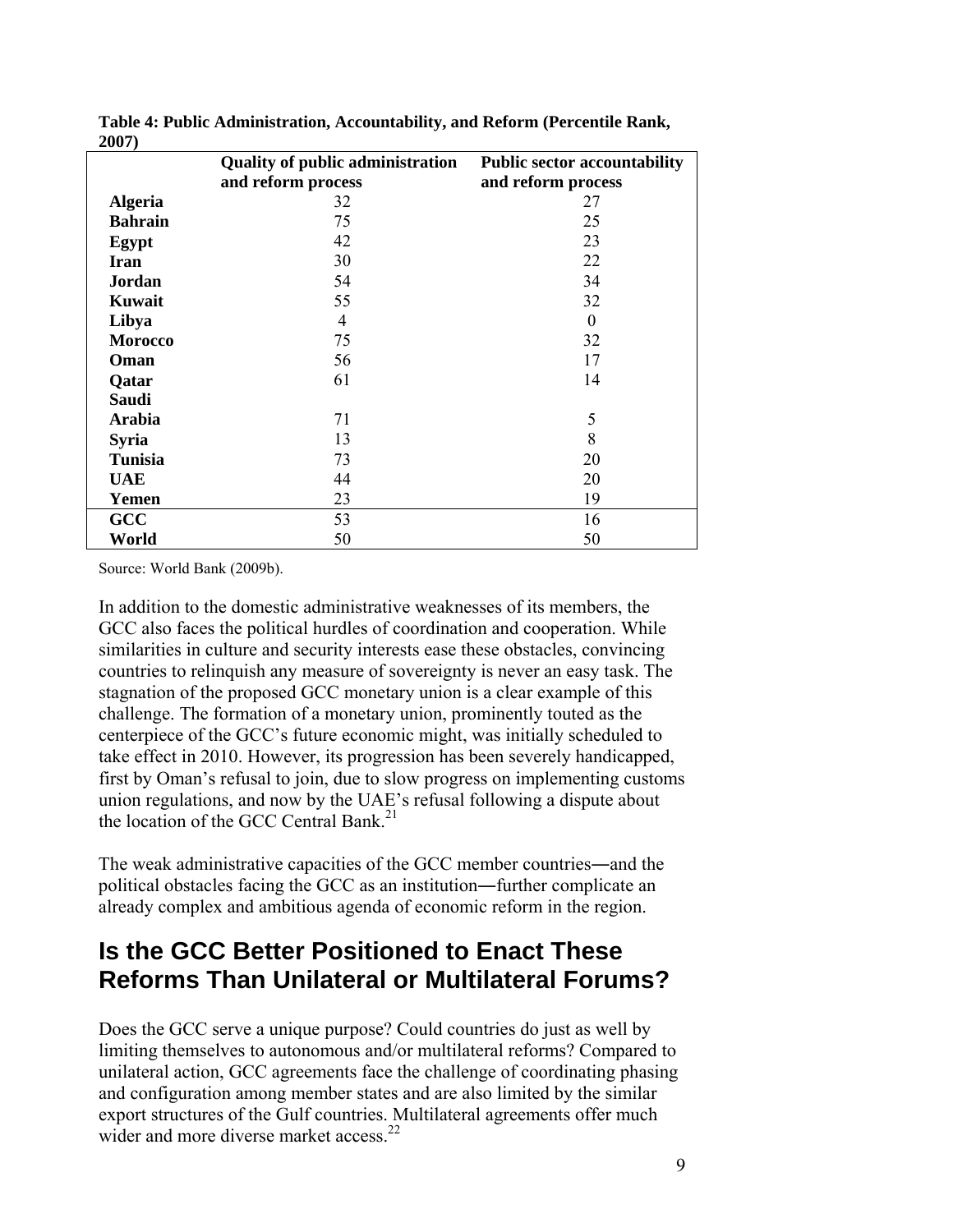So, what does the GCC offer that multilateral and unilateral liberalization do not? Compared to unilateral liberalization, the GCC provides reciprocal market access, drawing on the political support of exporters to overcome resistance from import-competing sectors. Compared to a multilateral approach, the GCC can often negotiate agreements that are more extensive, deeper, and faster, as they involve fewer competing interests. Strong complementarities and common borders may also help facilitate the adoption of domestic regulatory reforms important in promoting trade, such as the harmonization of customs procedures, sanitary and technical standards, and investment rules. Finally, by deepening regional cooperation across a broad spectrum of issues, the GCC can help cement crucial political and security alliances, which can, in turn, strengthen the incentives to progress on liberalization.

### **Conclusion**

Given its inherent restrictions due to its small market size and limited diversity, the GCC has been relatively successful in promoting trade in goods and eliminating or reducing both internal and external tariffs. Though further reductions in non-tariff barriers would be beneficial to trade in goods, the real opportunities for further growth lie in the liberalization of services, particularly for FDI.

Such reforms would not be novel; they are in fact encoded in many of the GCC's existing agreements. However, the GCC has at best a weak ability to implement these agreements, while many of its member states are plagued by poor governance and limited administrative capabilities.

These limitations highlight the interconnectedness of economic and administrative reforms. For the GCC to best fulfill its role as a driver of growth in the Gulf—a role that could potentially be significant—the GCC and its member governments must strive to develop stronger institutions to continue to progress on the broader economic front.

\*\*\*

*A longer version of this paper was prepared for the "Human Resources and Development in the Arabian Gulf" conference, held by the Emirates Center for Strategic Studies and Research on February 2–4, 2009. The longer version will be published in a forthcoming conference volume.*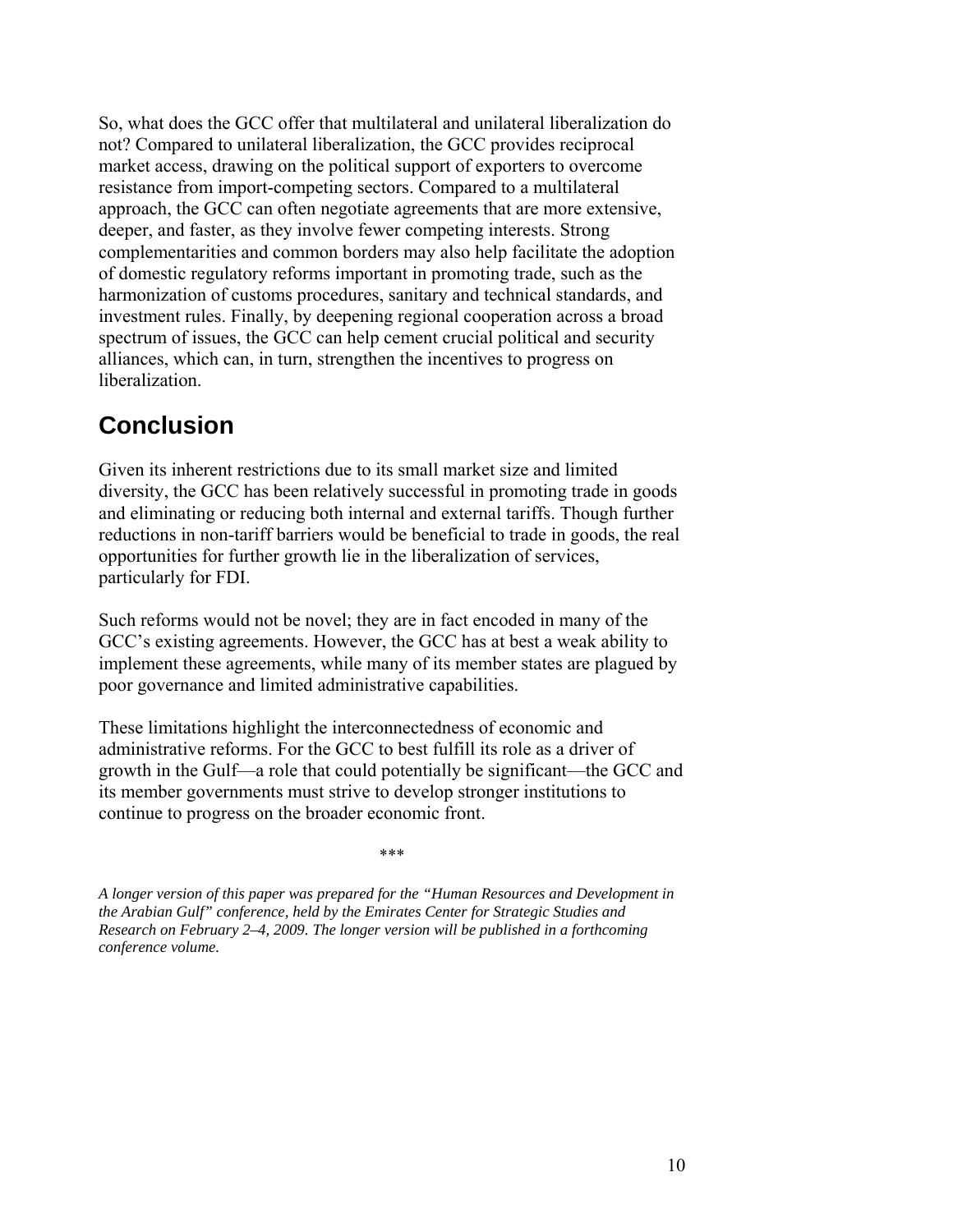#### **Notes**

 $<sup>1</sup>$  World Bank (2008).</sup>

 $2$  IMF (2009).

 $3$  IMF (2009).

<sup>4</sup> Trade Intensity Index (T) is defined as: Tcr = (xcr / Xct) / (xwr/Xwt), where xcr and xwr are the value of country's (c) exports and world's exports to the region (r), Xct is the country's total exports and Xwt is total world exports. An index of more (or less) than unity indicates that trade flows are larger (or smaller) than expected, given the partner region's importance in world trade. The Trade Intensity Index for the GCC is 2.7, 1.7 for the EU, and 2.8for NAFTA. Calculations are based on IMF (2009).

 $<sup>5</sup>$  GCC (2001).<br><sup>6</sup> The World Trade Organization (2008).</sup>

 $^7$  IMF (2009).

8 World Bank (2009a).

 $<sup>9</sup>$  Konan at al. (2004).</sup>

 $10$  World Bank (2005).

<sup>11</sup> Mattoo and Sauve (2004).

 $12$  World Bank (2005).

 $13$  World Bank (2008).

 $14$  World Bank (2008).

<sup>15</sup> As measured crudely by the GDP Purchasing Power Parity (PPP) premium: the ratio of the PPP exchange rate to the market exchange rate.

<sup>16</sup> GCC (2001).<br><sup>17</sup> UNCTAD (2009).<br><sup>18</sup> Zawya (2009).

19 Zawya (2009).

 $20$  Oxford Analytica (2008).

 $21$  El Siad and Ziemba (2009).

 $22$  While the GCC locks in, at most, access to three percent of the world market, the WTO can lock in 70 percent or more.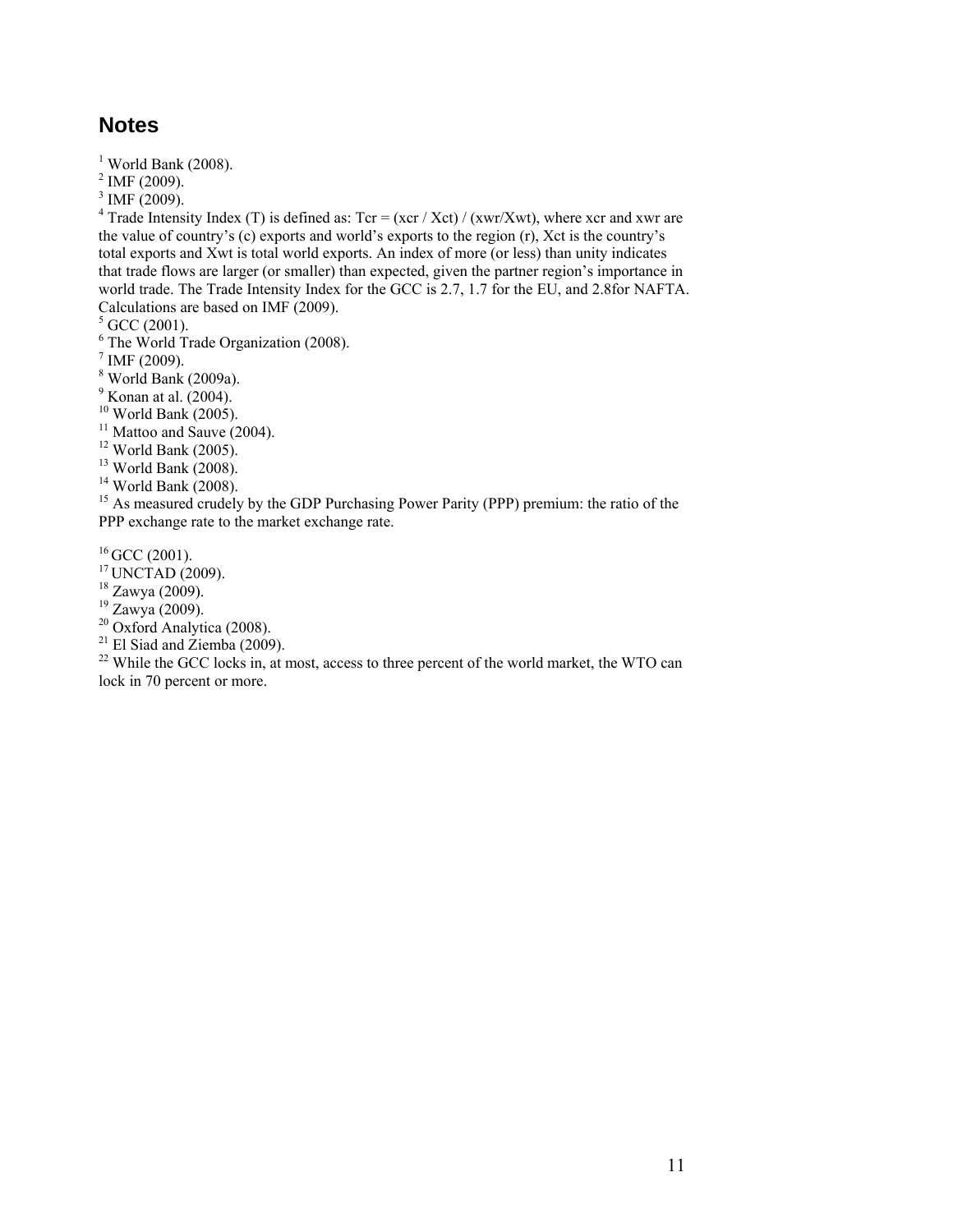#### **References**

El Siad, Ayah and Rachel Ziemba (2009) "Another Blow to the GCC Monetary Union: the UAE Pulls Out." RGE Monitor. New York, New York.

GCC (2001) "The Economic Agreement Between the GCC States." The Cooperation Council for the Arab States of the Gulf (GCC) Secretariat General. Muscat, Oman.

IMF (2009) *Direction of Trade Statistics*. International Monetary Fund. Washington, DC.

Kee, Hiau Looi, Alessandro Nicita and Marcelo Olerreaga (2006) "Estimating Trade Restrictiveness Indices." World Bank Working Paper No. 3840, Washington, DC.

Konan, Denise Eby and Karl E. Kim (2004) "Beyond Border Barriers, Services Liberalization in Tunisia and Egypt." *World Economy* 27, no. 9.

Mattoo, Aaditya, and Pierre Sauve (2004) "Regionalism in Services Trade*.*" The World Bank. Paris/Washington, DC.

Oxford Analytica. (2008) "Gulf States: GCC States Vie to Attract Investment." In-Depth Analysis.

UNTAD (2009) Foreign Direct Investment database. United Nations Conference on Trade and Development.

World Bank (2005) "Global Economic Prospects: Trade, Regionalism, and Development." Washington DC.

World Bank (2008) "World Development Indicators."

World Bank (2009a) "Doing Business." Washington, DC.

World Bank (2009b) "2008 Economic Developments and Prospects: Regional Integration for Global Competitiveness." Washington, DC.

The World Trade Organization (2008) "World Tariff Profiles 2008." Geneva, Switzerland.

Zawya (2009) Industry Profiles.